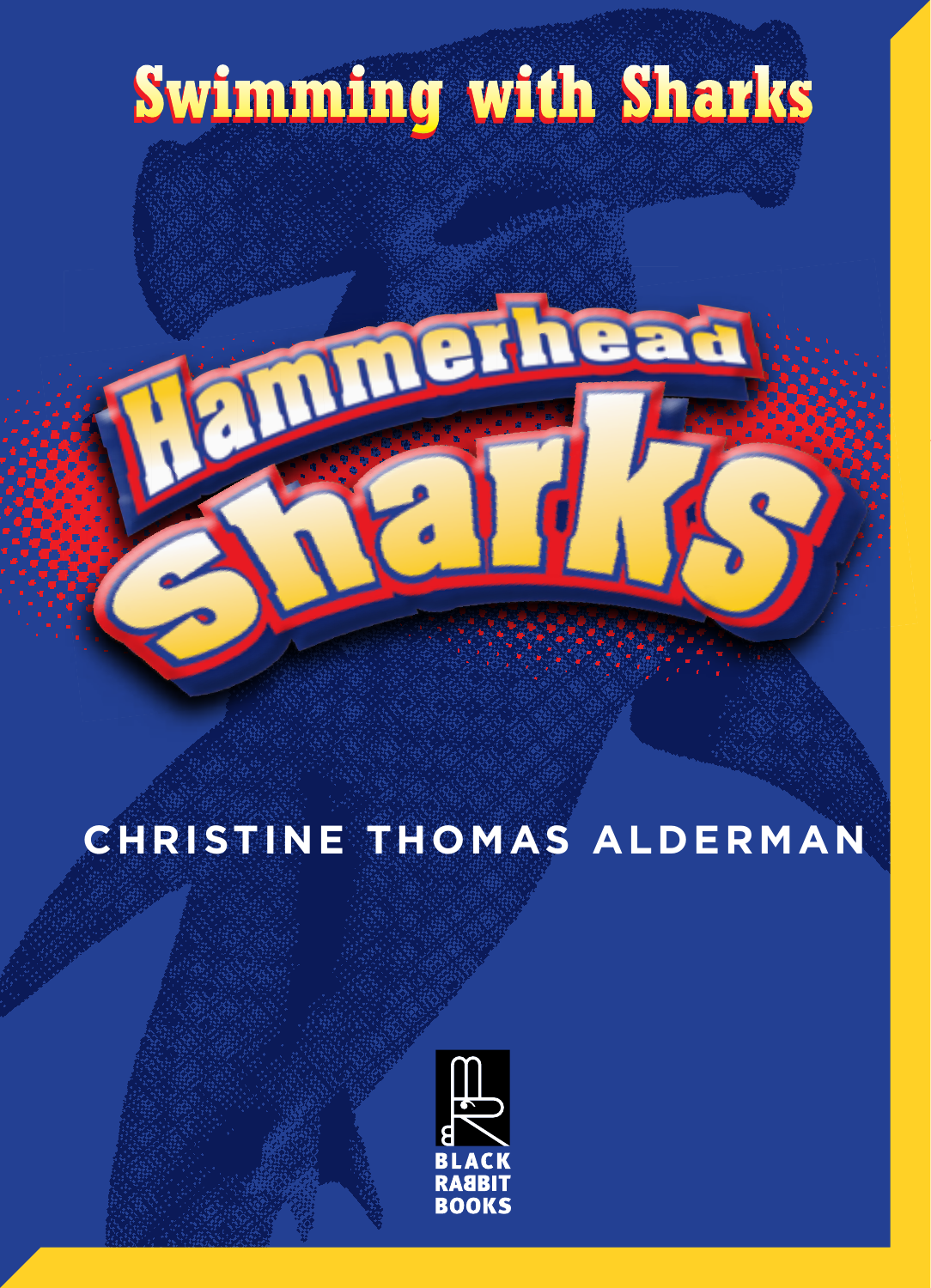Bolt is published by Black Rabbit Books P.O. Box 3263, Mankato, Minnesota, 56002. www.blackrabbitbooks.com Copyright © 2020 Black Rabbit Books



Marysa Storm, editor; Grant Gould, designer; Omay Ayres, photo researcher

All rights reserved. No part of this book may be reproduced, stored in a retrieval system or transmitted in any form or by any means, electronic, mechanical, photocopying, recording, or otherwise, without written permission from the publisher.

Library of Congress Cataloging-in-Publication Data Names: Alderman, Christine Thomas, author. Title: Hammerhead sharks / by Christine Thomas Alderman. Description: Mankato, Minnesota : Black Rabbit Books, [2020] | Series: Bolt. Swimming with sharks | Audience: Age 8-12. | Audience: Grade 4 to 6. | Includes bibliographical references and index. Identifiers: LCCN 2018037424 (print) | LCCN 2018038973 (ebook) | ISBN 9781680728705 (e-book) | ISBN 9781680728644 (library binding) | ISBN 9781644660492 (paperback) Subjects: LCSH: Hammerhead sharks–Juvenile literature. Classification: LCC QL638.95.S7 (ebook) | LCC QL638.95.S7 A43 2020 (print) |DDC 597.3/4–dc23 LC record available at https://lccn.loc.gov/2018037424

Printed in the United States. 1/19

## Image Credits

Alamy: Doug Perrine, 12 (bkgd); Helmut Corneli, Cover; Michael Weberberger, 17, 28–29; MILTON SOLOMON, 22 (pup); Dream stime: Michael Valos, 4–5; Getty: Dorling Kindersley: Ar ran Lewis, 10–11; seapics.com: Andre Seale, 21 (large image), 29; Jeff Rotman, 25; Shutterstock: 3DMI, 22 (other sharks); Andy Deitsch, 32; ArtMari, 21 (silhouettes); Brilliance stock, 22 (fish); Catmando, 1; Digital Storm, 8–9; JIANG HONGYAN, 22 (ray); Jiang Zhongyan, 22 (squid); Kletr, 12–13, 22 (adult ham merhead); Konstantin G, 31; Martin Voeller, 26–27; Matt9122, 6; Petrovic Igor, 3; Thomas Kotouc, 18; Triduza Studio, 22 (killer whale); wildestanimal, 12 (sharks); ylq, 14-15

Every effort has been made to contact copyright holders for material reproduced in this book. Any omissions will be rectified in subsequent printings if notice is given to the publisher.

**CHAPTER 1** Swimming Along. . **CHAPTER 2** Where They Live and What They Eat. . . . .13 **CHAPTER 3** Family Life. . . . . . . . . . . . .19 **CHAPTER 4** Keeping Sharks Safe. . . .23

ent

**Other Resources.** . . . . . . . . . . 30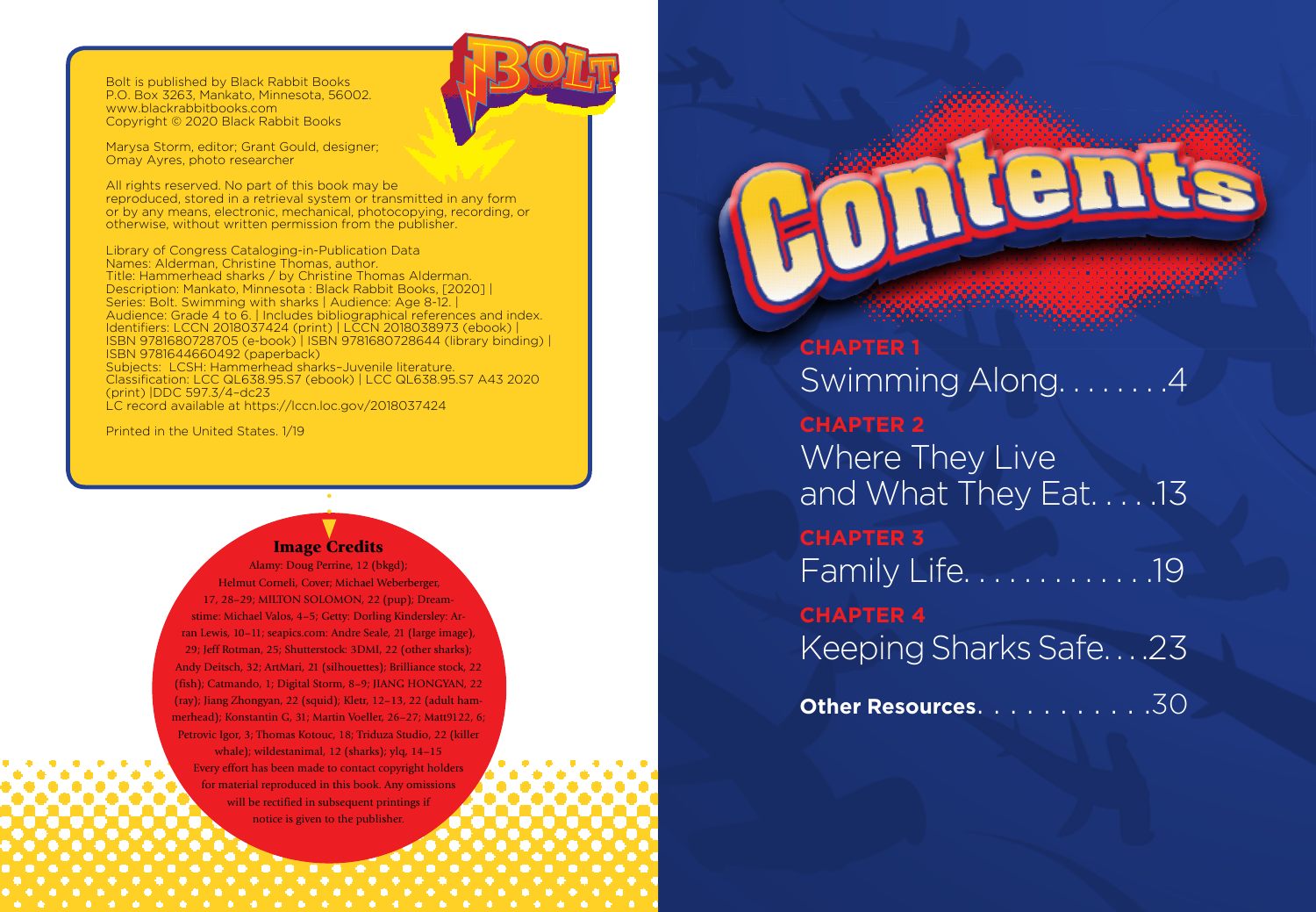## **CHAPTER 1**



A hammerhead shark swims along the ocean floor. It sweeps its head back and forth, searching for prey. A stingray ripples nearby. It senses the shark and tries to hide. But it's too late. The shark swoops in. It pins the ray to the ground with its head. There's no escape. It's hammerhead dinnertime!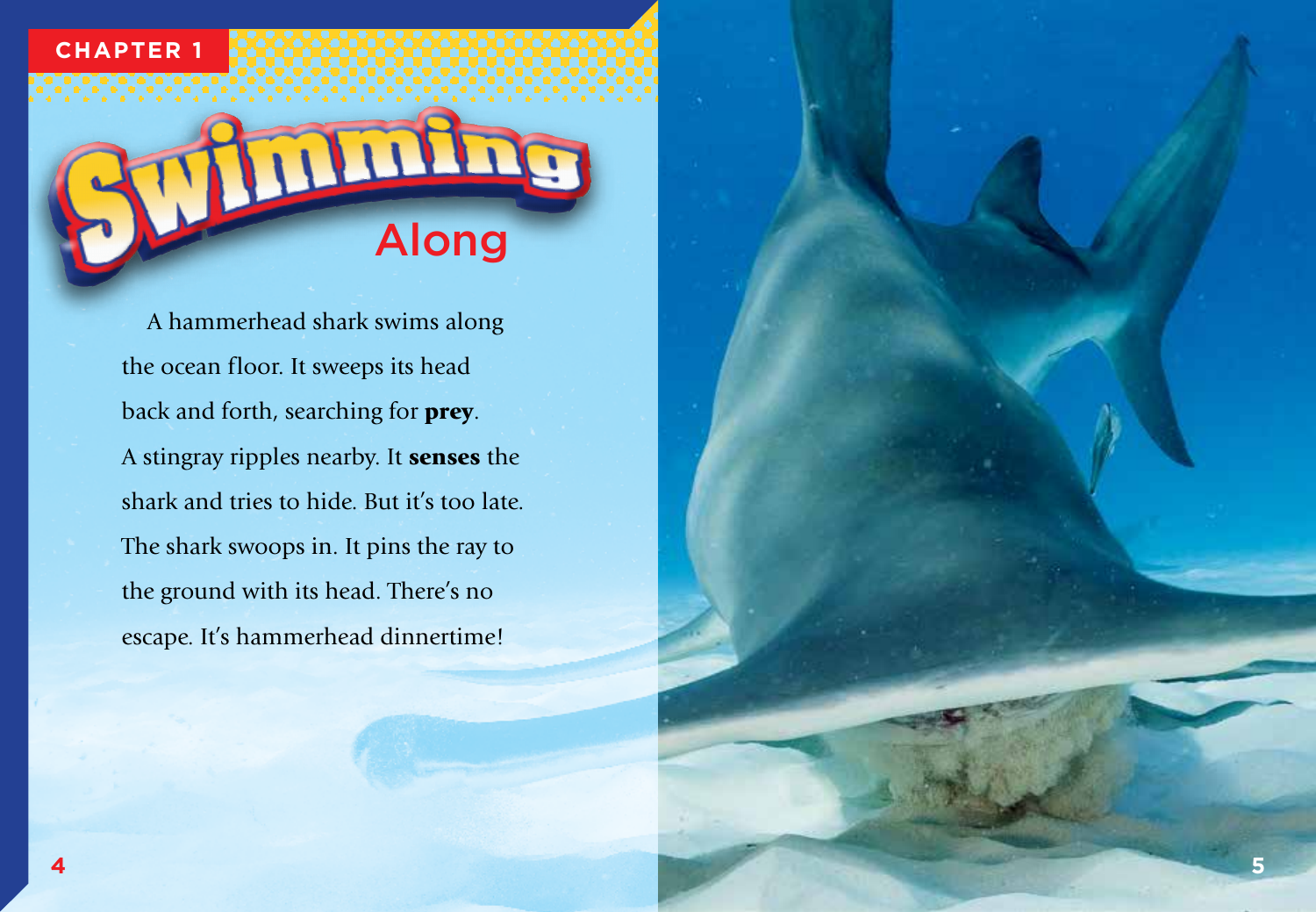**What's in a Name?**

There are many types of hammerheads. Their name comes from the shape of their heads. These sharks have broad, flat heads with eyes on the outside edges. But one head does not fit all. Some hammerhead heads are straight. Others are shaped like shovels.

**CUMPARING** LENGTHS great hammerhead scalloped hammerhead nammerh

**feet**

**more than 20 feet (6 meters) up to about 13 feet (4 m) up to 13 feet (4 m)**  $\bullet$ **4 8 12 16 20**

**The three largest hammerheads are the great, scalloped, and smooth hammerheads. 7**